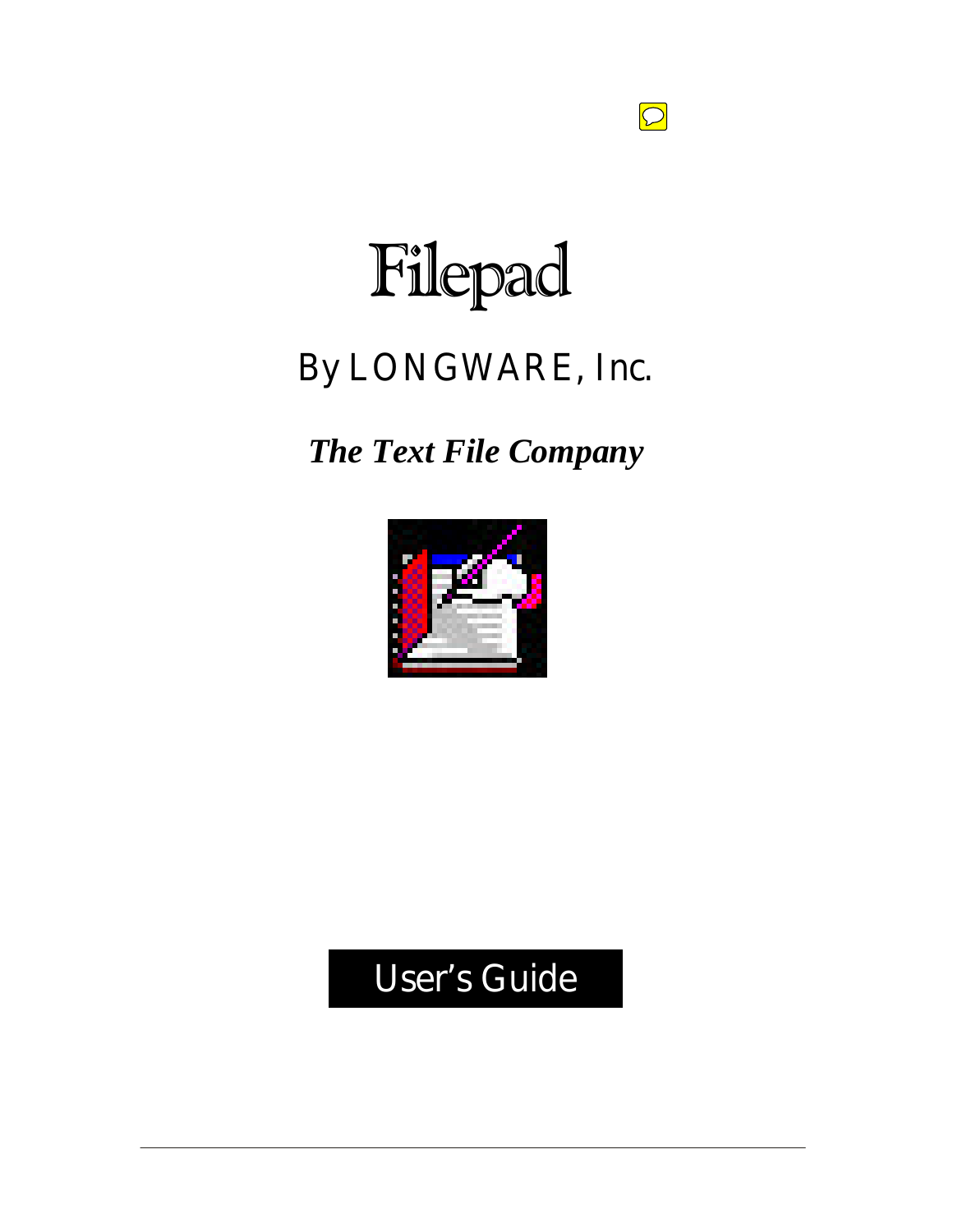## Filepad *By LONGWARE, Inc.*

User's Guide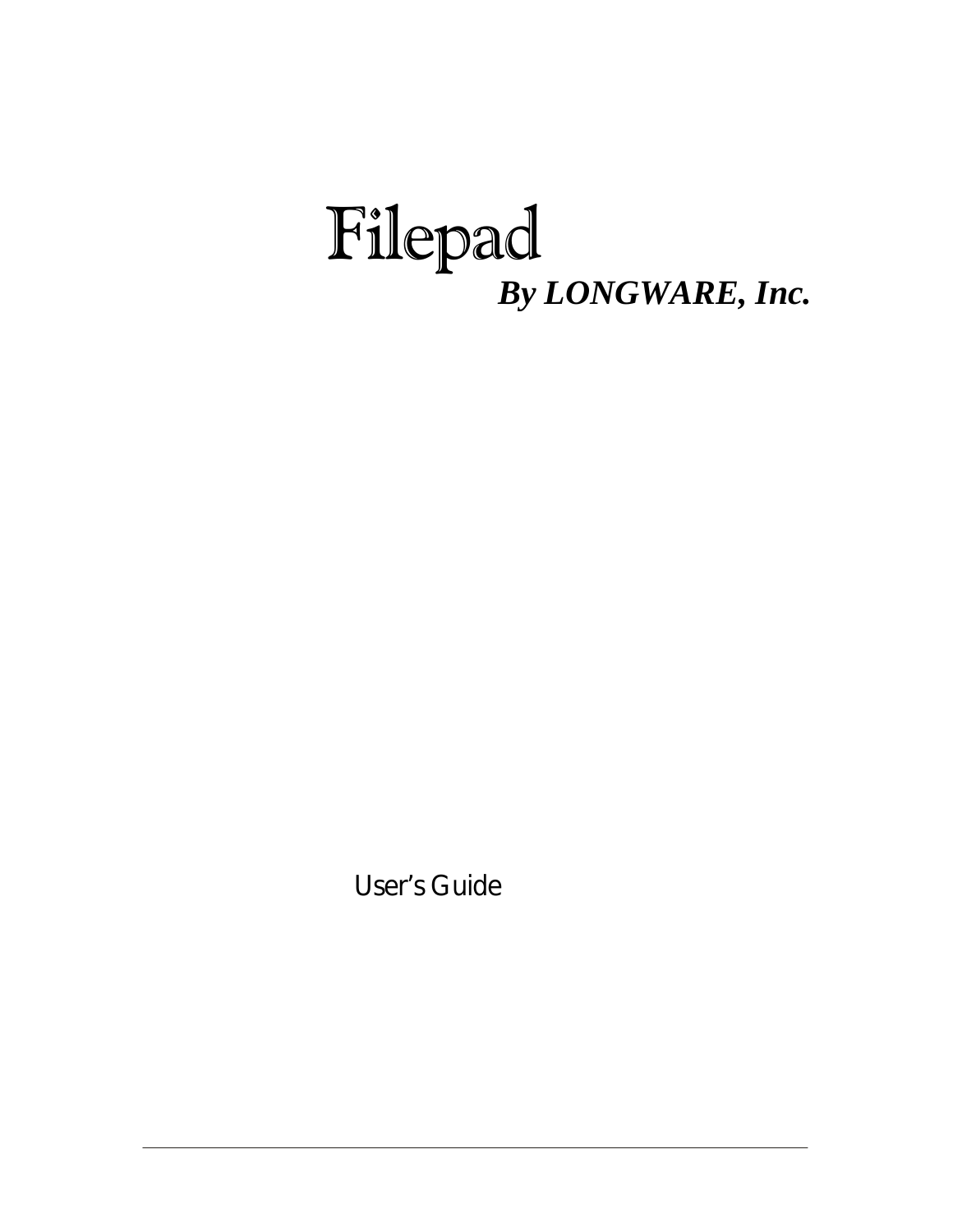#### Filepad<sup>®</sup> User's Guide

The software described in this book is furnished under a license agreement and may be used only in accordance with the terms of the agreement.

#### Copyright Notice

Copyright 2001 Longware, Inc. All rights reserved.

First Printing January 2001

Documentation version 5.0.

No part of this publication may be reproduced, transmitted, transcribed, stored in a retrieval system, or translated into any language or computer language, in any form or by any means, electronic mechanical, magnetic, optical, chemical, manual, or otherwise, without the prior written permission of Longware , Inc.

#### **Trademarks**

Filepad and The Text File Company are trademarks of Longware, Inc. Windows is a trademark of Microsoft Corporation.

#### Technical Support

For technical support, call 1-800-555-5555 or log on to our web site at Longware.com.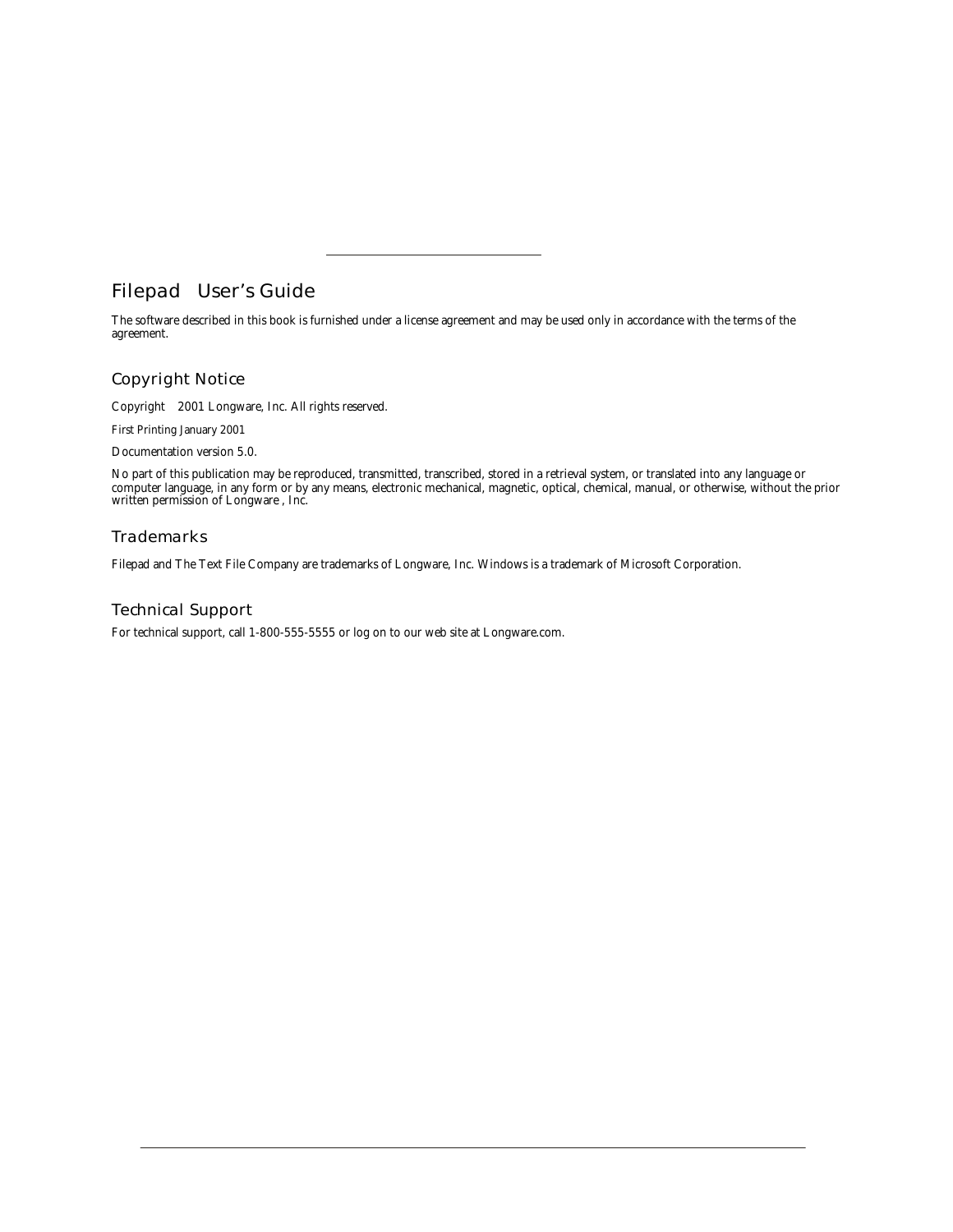# Table of Contents

### 1 Getting Started

| Determining System Requirements1 |
|----------------------------------|
|                                  |
|                                  |

### 2 Filepad Basics

| Determining the Function of Toolbar Icons5 |  |
|--------------------------------------------|--|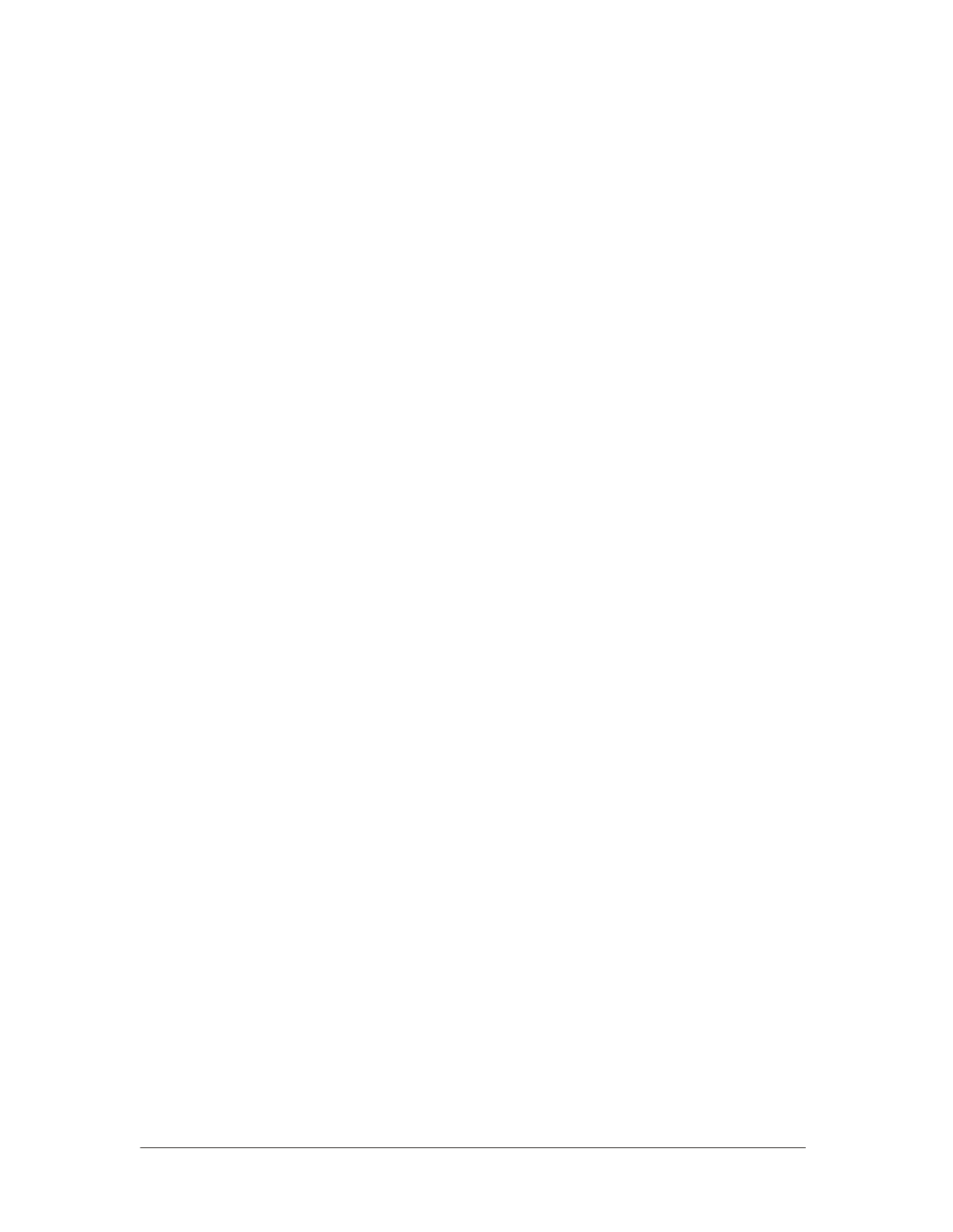### 1 Getting Started

|                                    | Welcome to Filepad, a simple Windows application that allows users to view<br>text files without having to open larger, memory-consuming applications.<br>Filepad utilizes standard Windows pull-down menus and icons so even new<br>computer-users will find it easy to use. This manual contains all the<br>instructions you need to install and navigate Filepad. |
|------------------------------------|----------------------------------------------------------------------------------------------------------------------------------------------------------------------------------------------------------------------------------------------------------------------------------------------------------------------------------------------------------------------|
| Determining System<br>Requirements | To use Filepad, your system must meet the following minimum<br>requirements:                                                                                                                                                                                                                                                                                         |
|                                    | • Windows 95, Windows 98, Windows Me, Windows NT Workstation, and<br>Windows 2000 Professional:                                                                                                                                                                                                                                                                      |
|                                    | - 8 MB memory                                                                                                                                                                                                                                                                                                                                                        |
|                                    | - 322 Bytes hard disk space                                                                                                                                                                                                                                                                                                                                          |
| Installing Filepad                 | Filepad takes only a few minutes to install on most computers. When you are<br>ready to install the Filepad application:                                                                                                                                                                                                                                             |
|                                    | 1. Close all Windows programs.                                                                                                                                                                                                                                                                                                                                       |
|                                    | Insert the Filepad CD in the CD-ROM drive. The following dialog box<br>2.<br>appears:                                                                                                                                                                                                                                                                                |
|                                    | To install FilePad, simply click on each "OK" button that appears below                                                                                                                                                                                                                                                                                              |
|                                    | $\overline{\mathsf{OK}}$<br>Cancel                                                                                                                                                                                                                                                                                                                                   |
|                                    | <b>Figure 1: Installation Dialog Box</b>                                                                                                                                                                                                                                                                                                                             |

Select **OK** and follow the on-screen instructions.

**Note:** If the opening screen does not appear, you can manually install the application, as follows: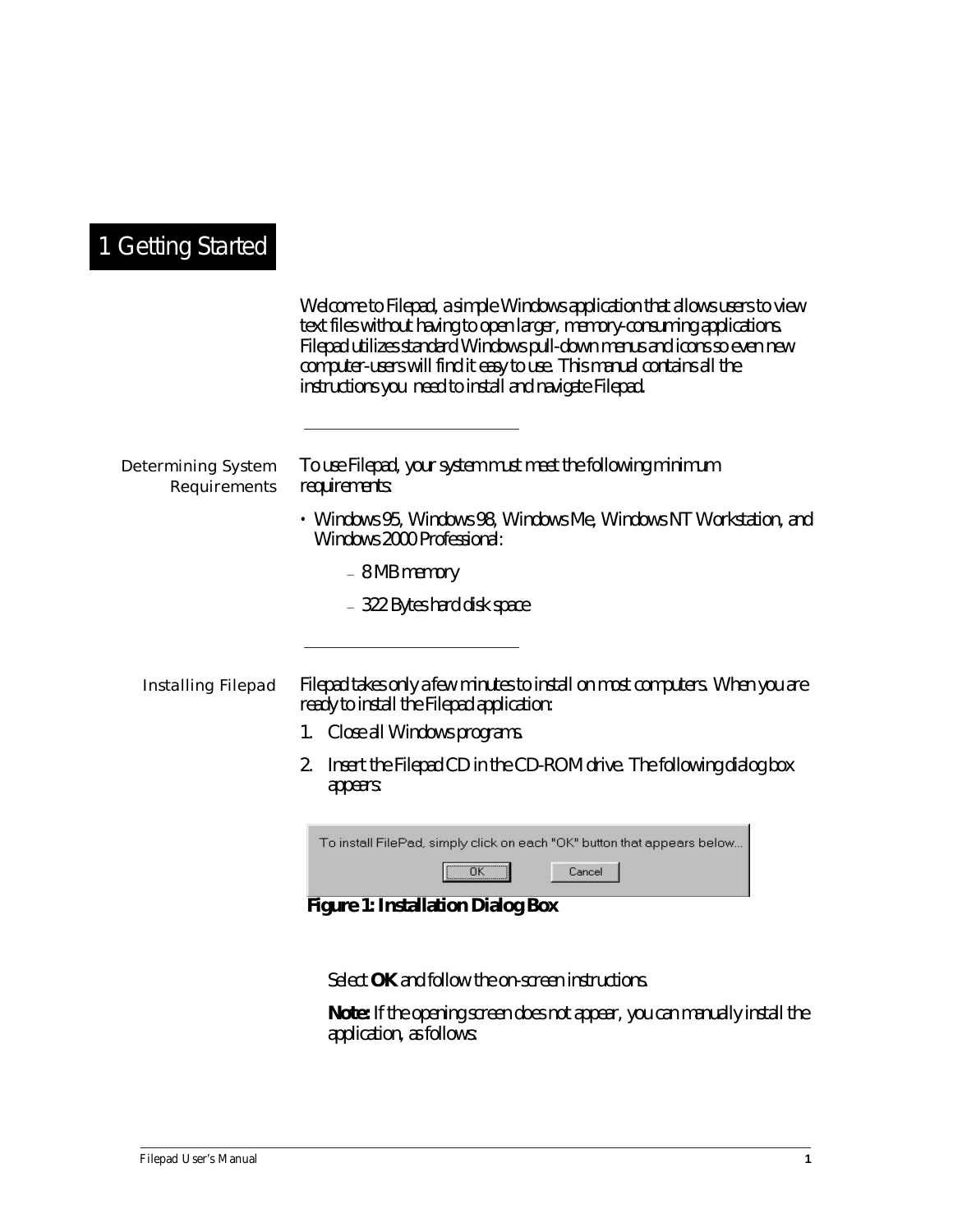- 1. Click the **Start** bar at the lefthand bottom of your screen.
- 2. Select **Run.** A dialog box appears
- 3. Type d:\setup.
- 4. Follow the on-screen instructions.

Uninstalling Filepad You can remove Filepad from your computer by using the Filepad Unstall feature. To uninstall Filepad:

- 1. Double-click the **My Computer** icon on your desktop.
- 2. Double-click the **C** drive.
- 3. Open the Filepad file folder. Double-click the **Unstall** icon.



#### The following dialog box appears:



Select **Yes** to uninstall Filepad.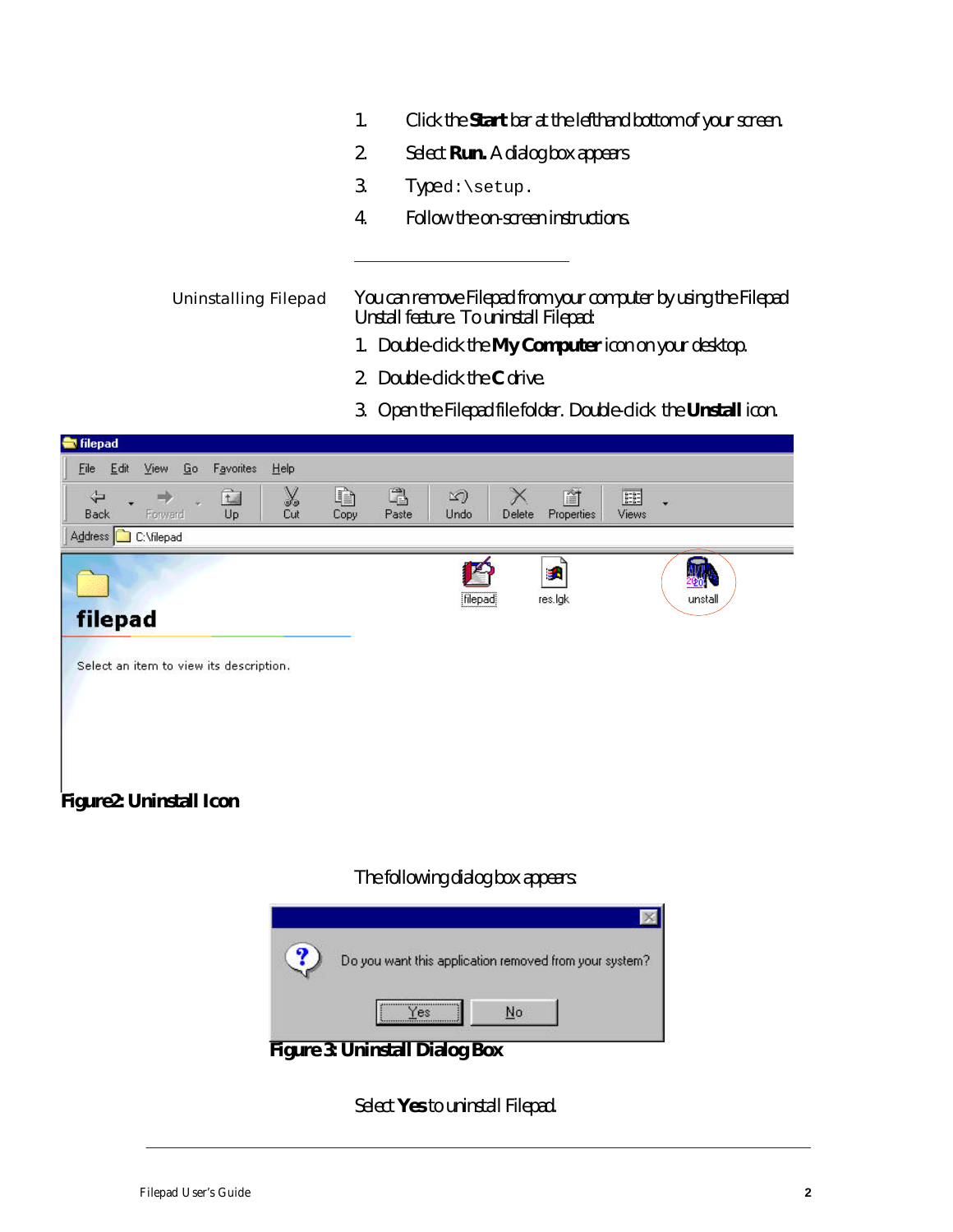### 2 Filepad Basics

Filepad can be used to read text files that have either been downloaded from the Internet or produced in one of your Windows applications, such as Microsoft Word. This chapter provides you with basic instructions for using Filepad.

Navigating Filepad Begin by double-clicking the Filepad desktop icon to open the application. You'll notice Filepad contains a basic Windows menu, with **File, Edit, Search, Option,** and **Help** menus. To open a text file:

- 1. Click on the **File** menu. Select **Open**. An Open window appears.
- 2. Choose the file you want to open and double-click it. The document will open in the Filepad window.

**Note:** Since Filepad is a text editor, only text files can be accessed.

| Untitled - FilePad                                                                                                            |                                     | $\blacksquare$ $\blacksquare$ $\times$ |                                  |
|-------------------------------------------------------------------------------------------------------------------------------|-------------------------------------|----------------------------------------|----------------------------------|
| Edit<br>Search<br>Eile                                                                                                        | <b>Options</b><br>He                |                                        |                                  |
| Ctrl+N<br>New<br>$C$ trl+ $O$<br>$Q$ pen                                                                                      | AB<br>eb.<br>œ<br><b>Open</b>       |                                        | $ ?  \times$                     |
| Ctrl+S<br>Save<br>Save As                                                                                                     | Look in: My Documents               | ▼ 图                                    | 囲画                               |
| Print<br>Ctrl+P                                                                                                               | <b>Books</b><br>Corel User Files    | Links<br>Mailing Addresses             | Technical Writin<br>Time Savers  |
| Exit<br>Alt+X                                                                                                                 | Correspondence<br>Faxes             | Personal<br>$\Box$ Recipes             | Transcendental<br>Web Channels   |
|                                                                                                                               | Labels<br>Letterhead, etc           | Resume<br>Student Writers              | Writing Seminars<br>My Documents |
|                                                                                                                               |                                     |                                        | $\blacktriangleright$            |
|                                                                                                                               | File name:                          |                                        | Qpen                             |
|                                                                                                                               | Text file (*.txt)<br>Files of type: |                                        | Cancel                           |
| $E_{\text{c}}^{\text{e}}$ and $\Lambda_{\text{c}}$ and $\Lambda_{\text{c}}$ and $\Lambda_{\text{c}}$ and $\Lambda_{\text{c}}$ |                                     |                                        |                                  |

**Figure 4: Opening Text Files**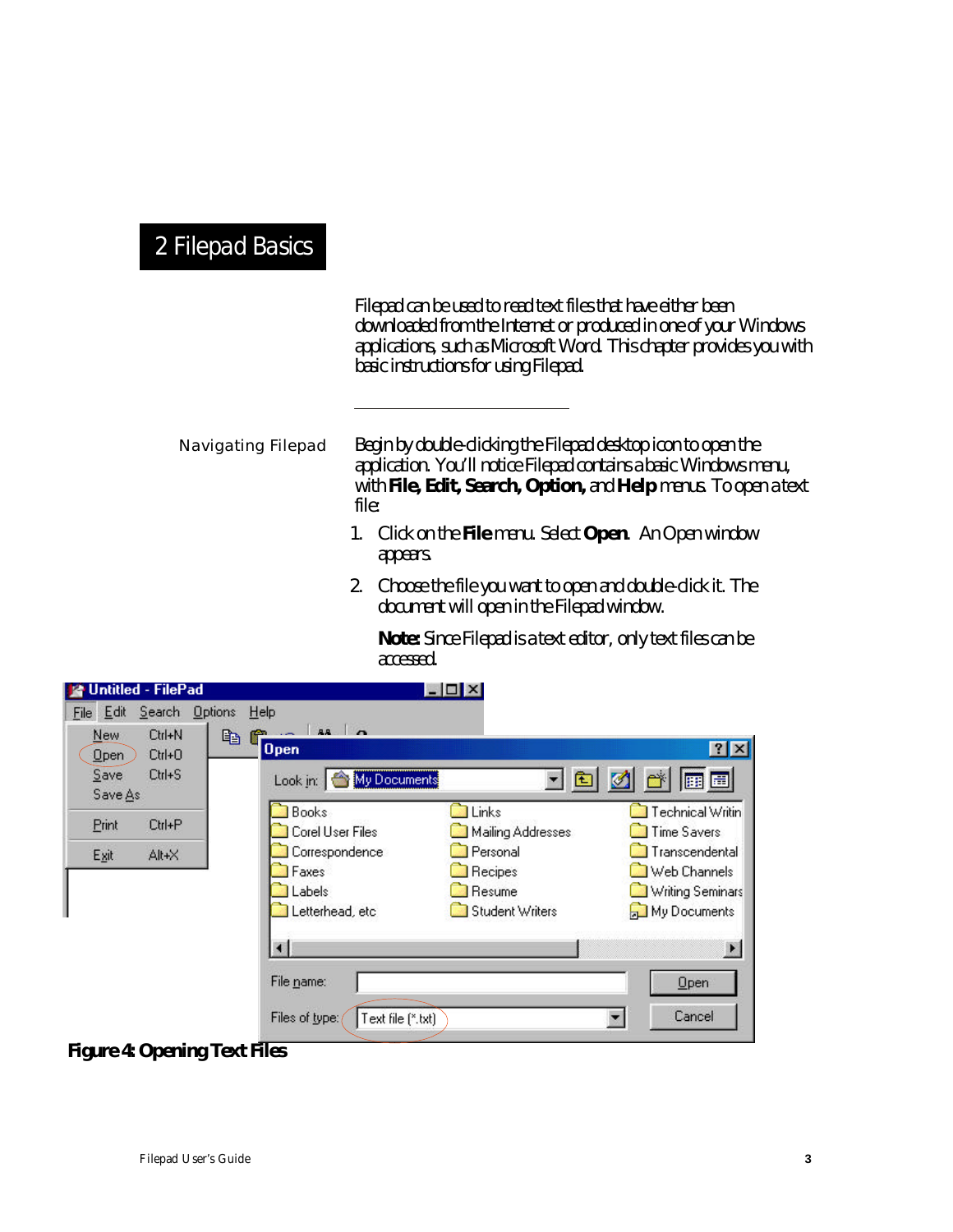Once you have finished viewing your text file, you can save any changes you make in the file's original application by selecting **Save** and saving to the original application, or you can save the document in Filepad by selecting **Save As.**

To save your document in Filepad:

- 1. Click on **Save As** in the **File** menu.
- 2. When the **Save As** window opens, select the drive containing your Filepad folder in the **Save in** dialog box.

| Acrobat3              | Eapci                  | My Documents   |
|-----------------------|------------------------|----------------|
| America Online 6.0a   | Epusbdrv               | My Music       |
| AOL Instant Messenger | l filepad              | My PageManager |
| Cdrom                 | Install CompuServe2000 | Ncdtree        |
| Clipart               | Install ICQ            | Program Files  |
| Corel                 | Lookgood               | psfonts        |
|                       |                        |                |

3. Type a name in the **File name** box and click **Save.** 

**Figure 5: Saving Text Files**

Editing Text In Filepad you can cut, copy, or paste text as follows:

- To cut text, select the text. In the **Edit** menu, click **Cut**.
- To copy text so you can paste it in another location, select the text. In the **Edit** menu, click **Copy**.
- To paste text that you have cut or copied, place the cursor at the point where you want to paste the text. In the **Edit** menu, click **Paste.**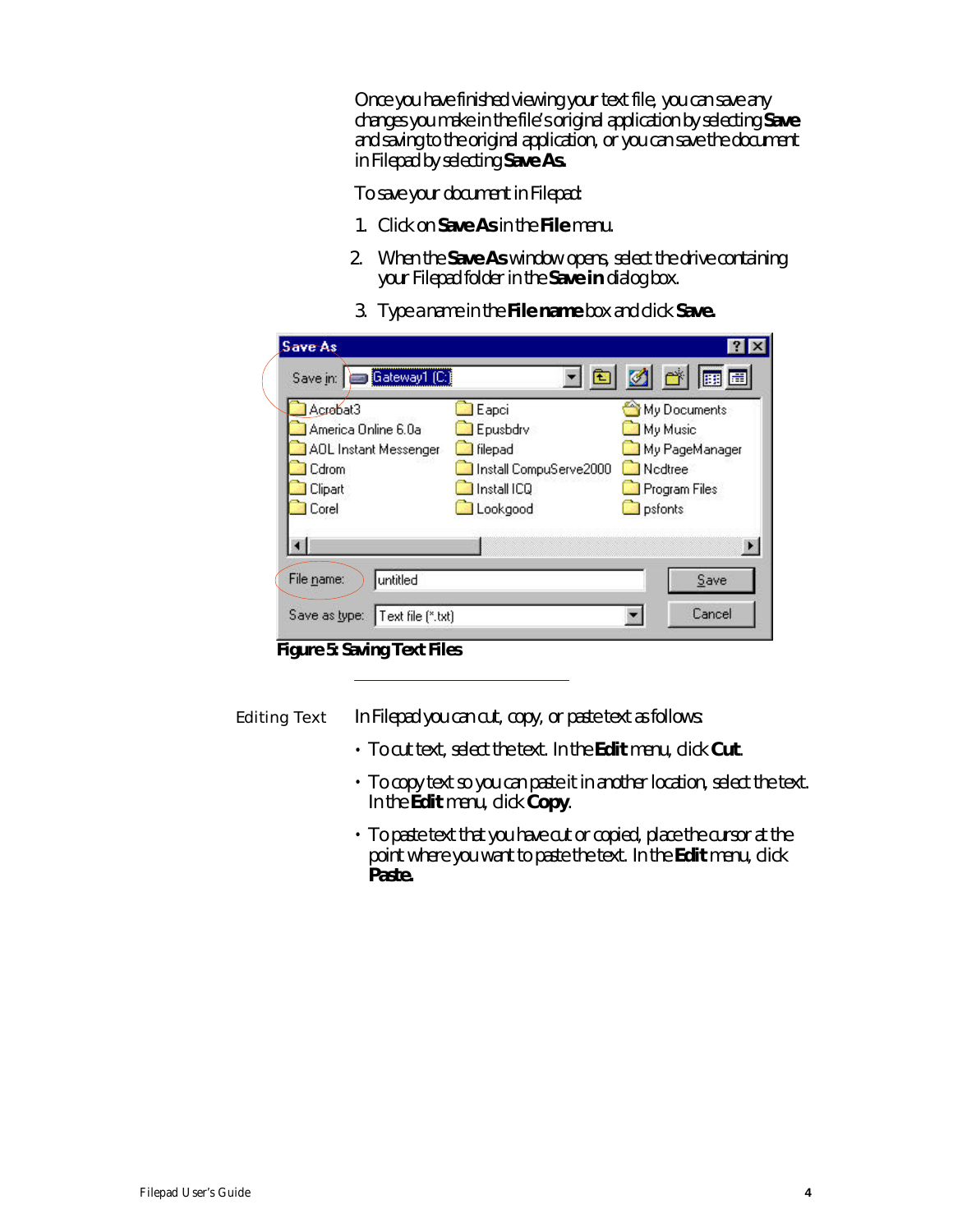

#### Using the Search

Option

To make it easier to find characters or words within your document, Filepad provides a search option. On the toolbar, click **Search**, then Find. Type in the words or characters you want to find and click **OK.** 

To find multiple occurrences of a word or character, click **Search, Find,** and then **Find Next.**

|              | File Edit Search Options Help |        |  |  |
|--------------|-------------------------------|--------|--|--|
| $D \ncong I$ | Eind<br>Find Next F3          | Ctrl+F |  |  |
|              |                               |        |  |  |
|              |                               |        |  |  |

Setting Tab Stops In Filepad, you can tab eight spaces (the default tab interval) by hitting **CTRL TAB.** If you want to change the tab interval setting:

- 1. Select **Options** from the toolbar.
- 2. Click on **Set Tabs**.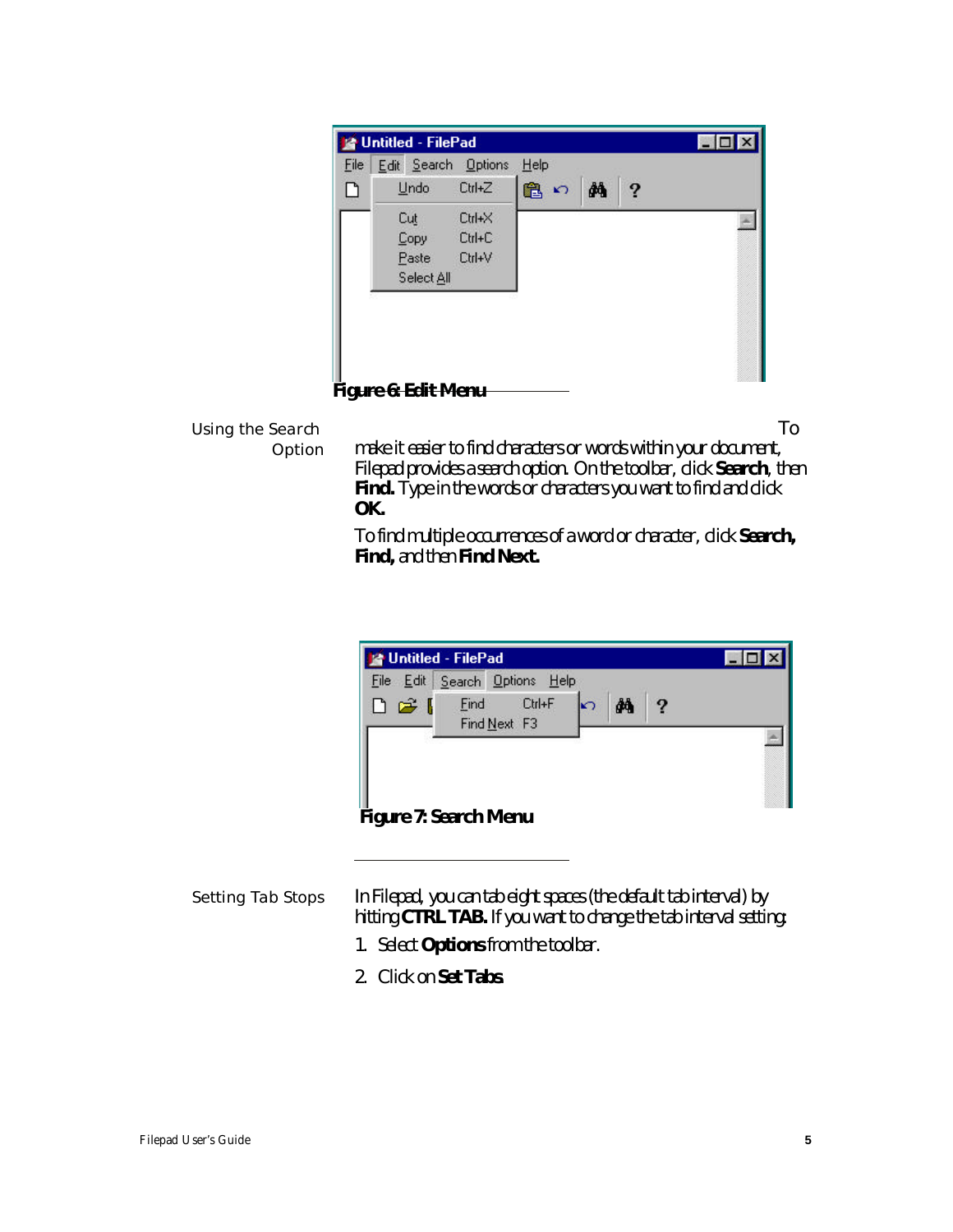3. A dialog box opens. Type in a tab interval from 1 to 8.



Determining the Function of Toolbar Icons In addition to toolbar pull-down menus, Filepad provides icons to help you perform various computer functions. These functions include creating a new document, opening an existing document, saving, printing, cutting, copying, pasting, undoing your last keystroke, searching for words, phrases, and characters, and accessing the Help menu.

To determine the function of an icon:

- 1. Move your cursor over the icon. The icon changes from a bar to an arrow, and a box surrounds the selected icon.
- 2. Shift the cursor inside the box. The icon's function is displayed beneath the icon.



**Figure 9: Function of a Toolbar Icon**